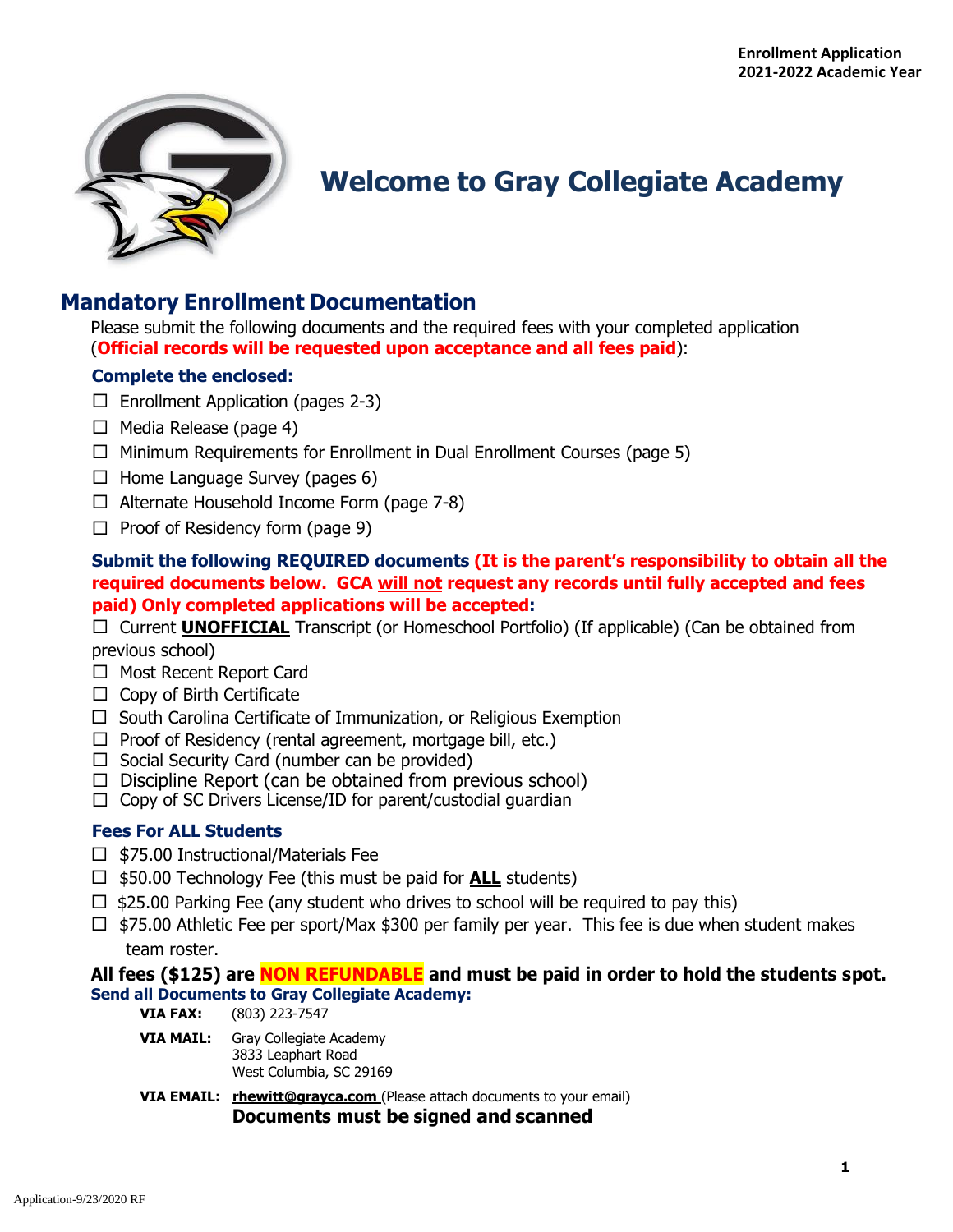| <b>STUDENT INFORMATION</b>                                                                                                                                                                                                                                                                                                                                                                                                                                                                                                                                                                  |                                 |                                                                                   |                                                  |                                 |                                           |                                           |                                             |  |
|---------------------------------------------------------------------------------------------------------------------------------------------------------------------------------------------------------------------------------------------------------------------------------------------------------------------------------------------------------------------------------------------------------------------------------------------------------------------------------------------------------------------------------------------------------------------------------------------|---------------------------------|-----------------------------------------------------------------------------------|--------------------------------------------------|---------------------------------|-------------------------------------------|-------------------------------------------|---------------------------------------------|--|
| <b>STUDENT'S LEGAL NAME: (Last, First, Middle)</b>                                                                                                                                                                                                                                                                                                                                                                                                                                                                                                                                          |                                 | <b>PREFERRED</b><br><b>NAME:</b>                                                  |                                                  | <b>BIRTH DATE:</b> (MM/DD/YYYY) |                                           |                                           | <b>What COUNTY does</b><br>student live in? |  |
| <b>Student current SCHOOL DISTRICT</b>                                                                                                                                                                                                                                                                                                                                                                                                                                                                                                                                                      |                                 | What high school is your student<br>zoned for?                                    |                                                  |                                 | <b>Last School STUDENT</b><br>attended:   |                                           | <b>Student Grade for</b><br>$21 - 22:$      |  |
| FIRST YEAR STUDENT ENTERED 9TH GRADE<br>(if applicable): (For the first time)                                                                                                                                                                                                                                                                                                                                                                                                                                                                                                               |                                 | <b>SOCIAL SECURITY NUMBER:</b>                                                    |                                                  |                                 | <b>GENDER:</b><br>Male<br>Female          | <b>PRIMARY PHONE NUMBER:</b>              |                                             |  |
| <b>RACE (Choose one or more):</b><br><b>Ethnicity:</b><br>$\Box$ American Indian/Alaska Native $\Box$ Black/African American<br>Asian<br>$\Box$ White/Caucasian<br>□<br>Hispanic/Latino<br>□.<br>Native Hawaiian/Other Pacific Islander<br>Other (Please specify):<br>□<br>Not Hispanic/Latino<br><b>STREET ADDRESS (Street, City, State, Zip):</b>                                                                                                                                                                                                                                         |                                 |                                                                                   |                                                  |                                 |                                           |                                           |                                             |  |
|                                                                                                                                                                                                                                                                                                                                                                                                                                                                                                                                                                                             |                                 | <b>MANDATORY ENROLLMENT INFORMATION</b>                                           |                                                  |                                 |                                           |                                           |                                             |  |
| STUDENT IS IN A GROUP/FOSTER HOME:                                                                                                                                                                                                                                                                                                                                                                                                                                                                                                                                                          |                                 | <b>DOES STUDENT HAVE ANY OF THE FOLLOWING?</b> (Please provide most current copy) |                                                  |                                 |                                           |                                           |                                             |  |
| (circle one)<br>Yes<br><b>No</b>                                                                                                                                                                                                                                                                                                                                                                                                                                                                                                                                                            |                                 | <b>IEP</b><br><b>504 Plan</b>                                                     |                                                  | <b>ESOL Services</b>            |                                           |                                           | <b>Behavioral Intervention Plan</b>         |  |
| <b>GUARDIAN 1 NAME:</b> (must be on Birth Certificate)                                                                                                                                                                                                                                                                                                                                                                                                                                                                                                                                      |                                 | <b>RELATIONSHIP TO STUDENT:</b>                                                   |                                                  |                                 | <b>GUARDIAN 1 DAY PHONE:</b>              |                                           | <b>GUARDIAN 1 CELL PHONE:</b>               |  |
| <b>GUARDIAN 1 EMAIL ADDRESS:</b>                                                                                                                                                                                                                                                                                                                                                                                                                                                                                                                                                            |                                 | <b>PLACE OF EMPLOYMENT:</b>                                                       |                                                  |                                 |                                           | HOME ADDRESS (IF DIFFERENT FROM STUDENT): |                                             |  |
| <b>GUARDIAN 2 NAME:</b> (must be on Birth Certificate)                                                                                                                                                                                                                                                                                                                                                                                                                                                                                                                                      | <b>RELATIONSHIP TO STUDENT:</b> |                                                                                   |                                                  |                                 | <b>GUARDIAN 2 DAY PHONE:</b>              | <b>GUARDIAN 2 CELL PHONE:</b>             |                                             |  |
| <b>GUARDIAN 2 EMAIL ADDRESS:</b>                                                                                                                                                                                                                                                                                                                                                                                                                                                                                                                                                            |                                 | <b>PLACE OF EMPLOYMENT:</b>                                                       |                                                  |                                 | HOME ADDRESS (IF DIFFERENT FROM STUDENT): |                                           |                                             |  |
| <b>EMERGENCY CONTACT INFORMATION (ADD STEP PARENT AND/OR OTHER GUARDIAN HERE)</b>                                                                                                                                                                                                                                                                                                                                                                                                                                                                                                           |                                 |                                                                                   |                                                  |                                 |                                           |                                           |                                             |  |
| <b>EMERGENCY CONTACT 1:</b>                                                                                                                                                                                                                                                                                                                                                                                                                                                                                                                                                                 |                                 |                                                                                   | <b>RELATIONSHIP TO STUDENT:</b><br>PHONE:        |                                 |                                           |                                           |                                             |  |
| <b>EMERGENCY CONTACT 2:</b>                                                                                                                                                                                                                                                                                                                                                                                                                                                                                                                                                                 |                                 |                                                                                   | <b>RELATIONSHIP TO STUDENT:</b><br><b>PHONE:</b> |                                 |                                           |                                           |                                             |  |
| <b>EMERGENCY CONTACT 3:</b>                                                                                                                                                                                                                                                                                                                                                                                                                                                                                                                                                                 |                                 |                                                                                   |                                                  |                                 | <b>RELATIONSHIP TO STUDENT:</b>           | <b>PHONE:</b>                             |                                             |  |
| <b>DOCTOR:</b>                                                                                                                                                                                                                                                                                                                                                                                                                                                                                                                                                                              |                                 | <b>PREFERRED HOSPITAL</b>                                                         |                                                  |                                 | <b>DENTIST</b>                            |                                           |                                             |  |
| Only people listed below will be allowed to sign your student out of school. ID will be required when picking up. Any changes to                                                                                                                                                                                                                                                                                                                                                                                                                                                            |                                 | <b>SIGN OUT AUTHORIZATION</b>                                                     |                                                  |                                 |                                           |                                           |                                             |  |
| <b>NAME:</b>                                                                                                                                                                                                                                                                                                                                                                                                                                                                                                                                                                                |                                 | this list must be made by the guardian IN WRITING.                                |                                                  |                                 | <b>RELATIONSHIP TO STUDENT:</b>           |                                           |                                             |  |
| <b>NAME:</b>                                                                                                                                                                                                                                                                                                                                                                                                                                                                                                                                                                                |                                 |                                                                                   |                                                  |                                 | <b>RELATIONSHIP TO STUDENT:</b>           |                                           |                                             |  |
| <b>NAME:</b><br><b>RELATIONSHIP TO STUDENT:</b>                                                                                                                                                                                                                                                                                                                                                                                                                                                                                                                                             |                                 |                                                                                   |                                                  |                                 |                                           |                                           |                                             |  |
|                                                                                                                                                                                                                                                                                                                                                                                                                                                                                                                                                                                             |                                 |                                                                                   |                                                  |                                 |                                           |                                           |                                             |  |
| <b>Parent Military Status:</b><br>□<br>Neither Parent nor Guardian is serving in any military service<br>□<br>A Parent/Guardian is serving in the <b>National Guard/Reserves</b> but is not deployed (Circle one of the bold choices)<br>A Parent/Guardian is serving in the National Guard/Reserves but is deployed (Circle one of the bold choices)<br>□<br>□<br>A Parent/Guardian is serving on active duty but is not deployed<br>□<br>A Parent/Guardian is serving on active but is deployed<br>$\Box$<br>The student's Parent/Guardian died while on active duty within the last year |                                 |                                                                                   |                                                  |                                 |                                           |                                           |                                             |  |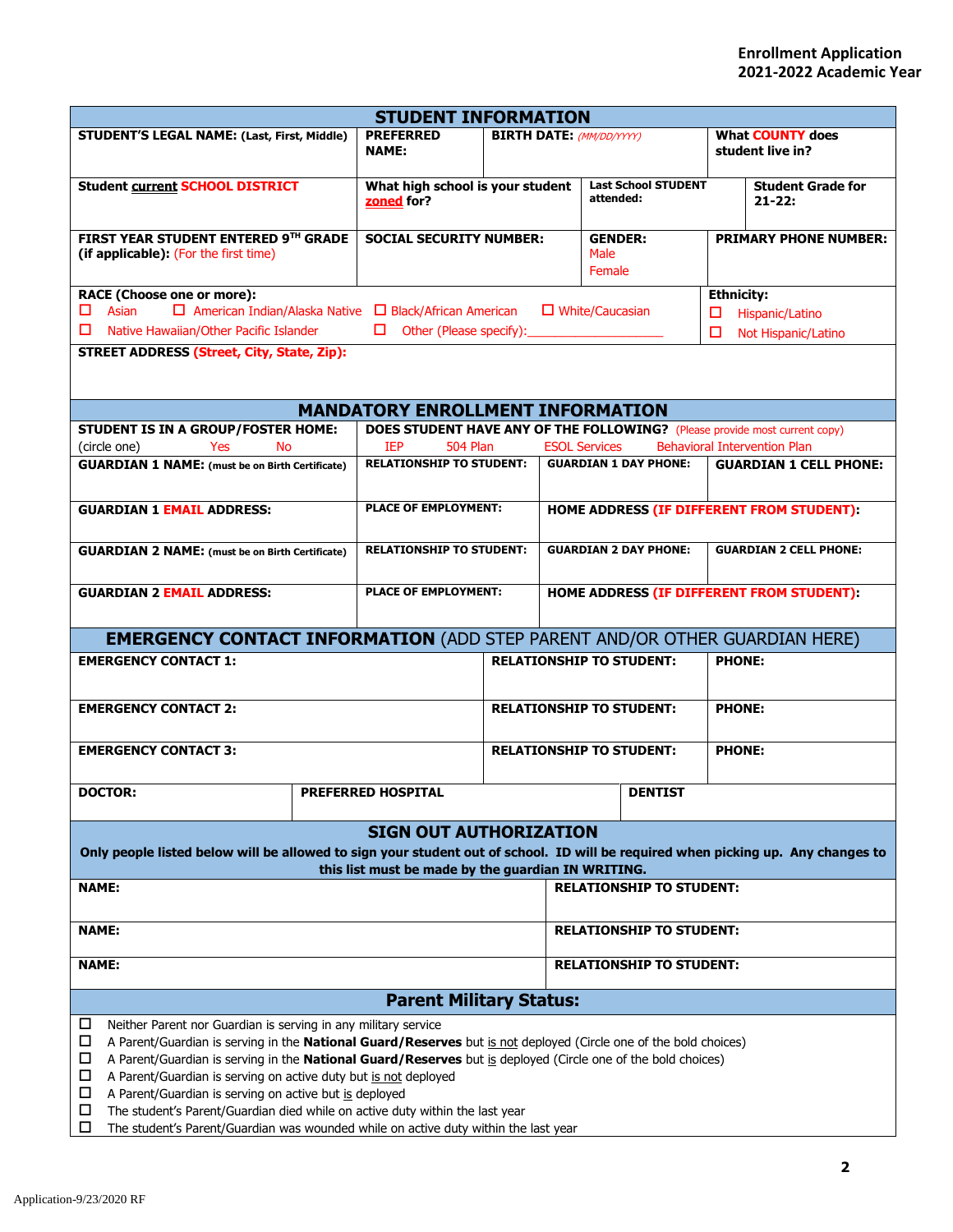|                                                                                                                                                                     | <b>CUSTODY INFORMATION</b>                                                                                                                                                                                                                                                                                                              |                                                                                 |                                                  |                                                                                                                |  |  |  |  |  |
|---------------------------------------------------------------------------------------------------------------------------------------------------------------------|-----------------------------------------------------------------------------------------------------------------------------------------------------------------------------------------------------------------------------------------------------------------------------------------------------------------------------------------|---------------------------------------------------------------------------------|--------------------------------------------------|----------------------------------------------------------------------------------------------------------------|--|--|--|--|--|
|                                                                                                                                                                     | In rare instances a child may be designated as "Protected" if a court has issued a restraining order under the Child Welfare Act, the Domestic<br>Relations Act, the Divorce Act, or the Young Offenders Act. Please indicate if the school administration should be aware of any such Court<br>Order for the protection of your child. |                                                                                 |                                                  |                                                                                                                |  |  |  |  |  |
| Yes                                                                                                                                                                 | <b>No</b><br>If 'yes', please make arrangements to discuss this situation with the school administration. Legal documentation will be<br>required.                                                                                                                                                                                      |                                                                                 |                                                  |                                                                                                                |  |  |  |  |  |
|                                                                                                                                                                     | <b>DISCIPLINE ISSUES</b>                                                                                                                                                                                                                                                                                                                |                                                                                 |                                                  |                                                                                                                |  |  |  |  |  |
| Has student ever been suspended or expelled from any public school? Yes<br>No (skip to next section)<br>If you answered yes, please answer the following questions: |                                                                                                                                                                                                                                                                                                                                         |                                                                                 |                                                  |                                                                                                                |  |  |  |  |  |
| 1.                                                                                                                                                                  | What district/school is/was this student suspended/expelled from? __________________________________                                                                                                                                                                                                                                    |                                                                                 |                                                  |                                                                                                                |  |  |  |  |  |
| 2.                                                                                                                                                                  |                                                                                                                                                                                                                                                                                                                                         |                                                                                 |                                                  |                                                                                                                |  |  |  |  |  |
| З.                                                                                                                                                                  |                                                                                                                                                                                                                                                                                                                                         |                                                                                 |                                                  |                                                                                                                |  |  |  |  |  |
|                                                                                                                                                                     |                                                                                                                                                                                                                                                                                                                                         |                                                                                 | <b>PARENT/GUARDIAN COMMUNICATION PREFERENCES</b> |                                                                                                                |  |  |  |  |  |
|                                                                                                                                                                     | What is your preferred language for parent letters/emails for the school?                                                                                                                                                                                                                                                               |                                                                                 |                                                  |                                                                                                                |  |  |  |  |  |
|                                                                                                                                                                     |                                                                                                                                                                                                                                                                                                                                         |                                                                                 |                                                  |                                                                                                                |  |  |  |  |  |
|                                                                                                                                                                     | <b>MEDICAL INFORMATION</b><br>Are there any particular medical problems your child may be experiencing which his/her teacher should be aware of?                                                                                                                                                                                        |                                                                                 |                                                  |                                                                                                                |  |  |  |  |  |
|                                                                                                                                                                     | <b>Physical Disabilities</b><br>Allergies<br>Serious Illness                                                                                                                                                                                                                                                                            |                                                                                 |                                                  |                                                                                                                |  |  |  |  |  |
|                                                                                                                                                                     |                                                                                                                                                                                                                                                                                                                                         |                                                                                 |                                                  |                                                                                                                |  |  |  |  |  |
|                                                                                                                                                                     | <b>ATHLETIC INFORMATION</b>                                                                                                                                                                                                                                                                                                             |                                                                                 |                                                  |                                                                                                                |  |  |  |  |  |
|                                                                                                                                                                     | $\Box$ Football                                                                                                                                                                                                                                                                                                                         | Please check any sports below that your student will/does play:<br>$\Box$ Track | $\Box$ Golf                                      | <b>Basketball</b>                                                                                              |  |  |  |  |  |
|                                                                                                                                                                     | $\Box$ Volleyball                                                                                                                                                                                                                                                                                                                       | $\Box$ Softball                                                                 | <b>Cheer</b>                                     | Other: and the contract of the contract of the contract of the contract of the contract of the contract of the |  |  |  |  |  |
|                                                                                                                                                                     | □ Cross Country                                                                                                                                                                                                                                                                                                                         | $\Box$ Baseball                                                                 | Soccer                                           |                                                                                                                |  |  |  |  |  |
|                                                                                                                                                                     |                                                                                                                                                                                                                                                                                                                                         |                                                                                 | <b>ADDITIONAL SPORTS INFORMATION</b>             |                                                                                                                |  |  |  |  |  |
|                                                                                                                                                                     |                                                                                                                                                                                                                                                                                                                                         | My child plays a sport for another school $\Box$ Yes $\Box$ No                  |                                                  |                                                                                                                |  |  |  |  |  |
|                                                                                                                                                                     |                                                                                                                                                                                                                                                                                                                                         | If you checked yes to the question above, please fill out the informaiton below |                                                  |                                                                                                                |  |  |  |  |  |
| What sport?                                                                                                                                                         |                                                                                                                                                                                                                                                                                                                                         |                                                                                 | What school? ______                              |                                                                                                                |  |  |  |  |  |
|                                                                                                                                                                     |                                                                                                                                                                                                                                                                                                                                         |                                                                                 | <b>ADDITONAL INFORMATION</b>                     |                                                                                                                |  |  |  |  |  |
|                                                                                                                                                                     | How did you hear about Gray Collegiate Academy?<br>$\Box$ Radio<br>$\square$ Television<br>$\square$ Web<br>$\Box$ Friends (I was referred to GCA by $\Box$<br>$\Box$ Other (please specify)                                                                                                                                            |                                                                                 |                                                  |                                                                                                                |  |  |  |  |  |
|                                                                                                                                                                     |                                                                                                                                                                                                                                                                                                                                         |                                                                                 | <b>LEGAL PARENT/GUARDIAN AUTHORIZATION</b>       |                                                                                                                |  |  |  |  |  |
| I hereby declare that I have read and understand the information contained on this form and the information I have<br>provided is correct.                          |                                                                                                                                                                                                                                                                                                                                         |                                                                                 |                                                  |                                                                                                                |  |  |  |  |  |
|                                                                                                                                                                     |                                                                                                                                                                                                                                                                                                                                         | <b>LEGAL PARENT/GUARDIAN SIGNATURE</b>                                          |                                                  | <b>DATE</b>                                                                                                    |  |  |  |  |  |
|                                                                                                                                                                     |                                                                                                                                                                                                                                                                                                                                         | The Family Education Rights and Privacy Act                                     |                                                  |                                                                                                                |  |  |  |  |  |

In accordance with The Family Educational Rights and Privacy Act (FERPA) (20 U.S.C. § 1232g; 34 CFR Part 99) students/parents are entitled to review their children's student records. The record, if still in the possession of Gray Collegiate Academy (GCA) after the student's twenty-fifth birthday, shall be destroyed. If you have any questions regarding this request for individual student information and about our use or disclosure of student information, please contact our office

#### **Non-discrimination Policy**

The Charter Institute of Erskine and Gray Collegiate Academy does not discriminate based on race, color, national origin, sex, disability, age, religion, or immigrant status in its programs and activities and provides equal access to the Boy Scouts and other designated youth groups. The following person have been designated to handle the nondiscrimination policies. For questions pertaining to Section 504 and Title IX, contact Lindsey Swygert at 803-951-3321 Ext 154.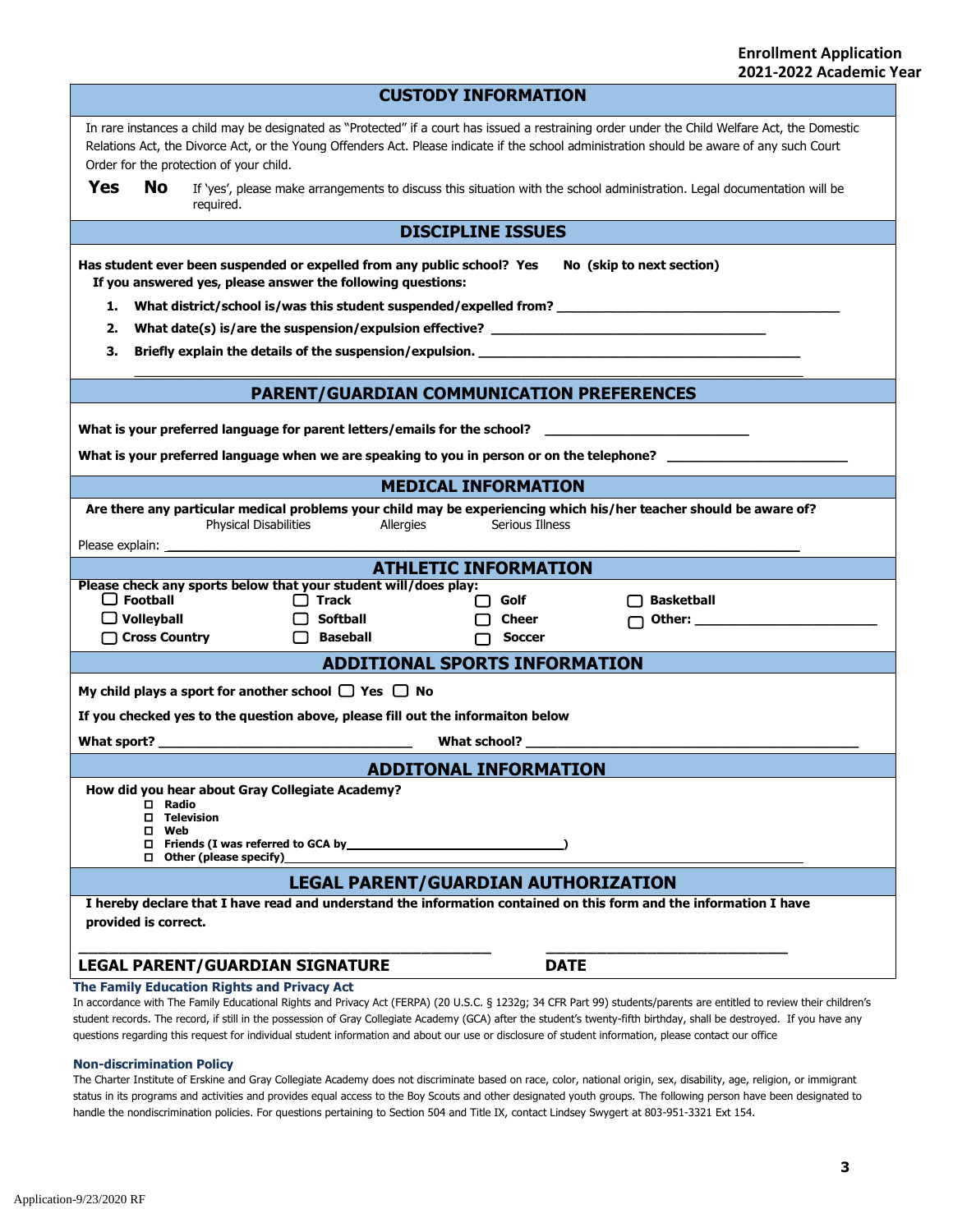Application-9/23/2020 RF

#### **Media Notice**

Gray Collegiate Academy produces photographic, audio, and video media for school promotions. This media is intended to show the positive contributions of students and staff such that others will wish to join our GCA family. In the course of these promotions, students may appear either passively (in the background, incidental to the production) or actively featured as individuals (in interviews, showcasing skills, etc.). If the latter, specific permission will be sought before students are used for any promotions. If the former, no specific permission will be sought, and the school assumes the right to feature students unless specified below.

These promotions are vital to maintaining a positive public image for Gray. We are not profiting from these images in any way, other than what we gain in new students and an enhanced public profile for the school. Gray Collegiate Academy is not a great school because of its wonderful architecture or strategic location; it's great because of its people- its teachers, its coaches, its administrators, but most of all its students and their families. Telling the community about us means telling them about you, and we are deeply grateful for your support in that regard.

#### **\_\_\_\_\_\_\_\_\_\_\_\_\_\_\_\_\_\_\_\_\_\_\_\_\_\_\_\_\_\_\_\_\_\_\_\_\_\_\_\_\_\_\_\_\_\_\_\_\_\_\_ \_\_\_\_\_\_\_\_\_\_\_\_\_\_\_\_\_\_\_\_\_ LEGAL PARENT/GUARDIAN SIGNATURE DATE**

IF YOU **DECLINE** PERMISSION FOR YOUR STUDENT TO BE USED IN INCIDENTAL APPEARANCES IN SCHOOL MEDIA, PLEASE CHECK THIS BOX AND PRINT AND SIGN BELOW.

# **LEGAL PARENT/GUARDIAN SIGNATURE DATE**

While I do not want my student in promotional media, they **can** participate in the yearbook and other print materials such as graduation and banquet programs

**\_\_\_\_\_\_\_\_\_\_\_\_\_\_\_\_\_\_\_\_\_\_\_\_\_\_\_\_\_\_\_\_\_\_\_\_\_\_\_\_\_\_\_\_\_\_\_\_\_\_\_ \_\_\_\_\_\_\_\_\_\_\_\_\_\_\_\_\_\_\_\_\_ LEGAL PARENT/GUARDIAN SIGNATURE DATE**

\_\_\_\_\_\_\_\_\_\_\_\_\_\_\_\_\_\_\_\_\_\_\_\_\_\_\_\_\_\_\_\_\_\_\_\_\_\_\_\_\_\_\_\_\_\_\_\_\_\_ \_\_\_\_\_\_\_\_\_\_\_\_\_\_\_\_\_\_\_\_\_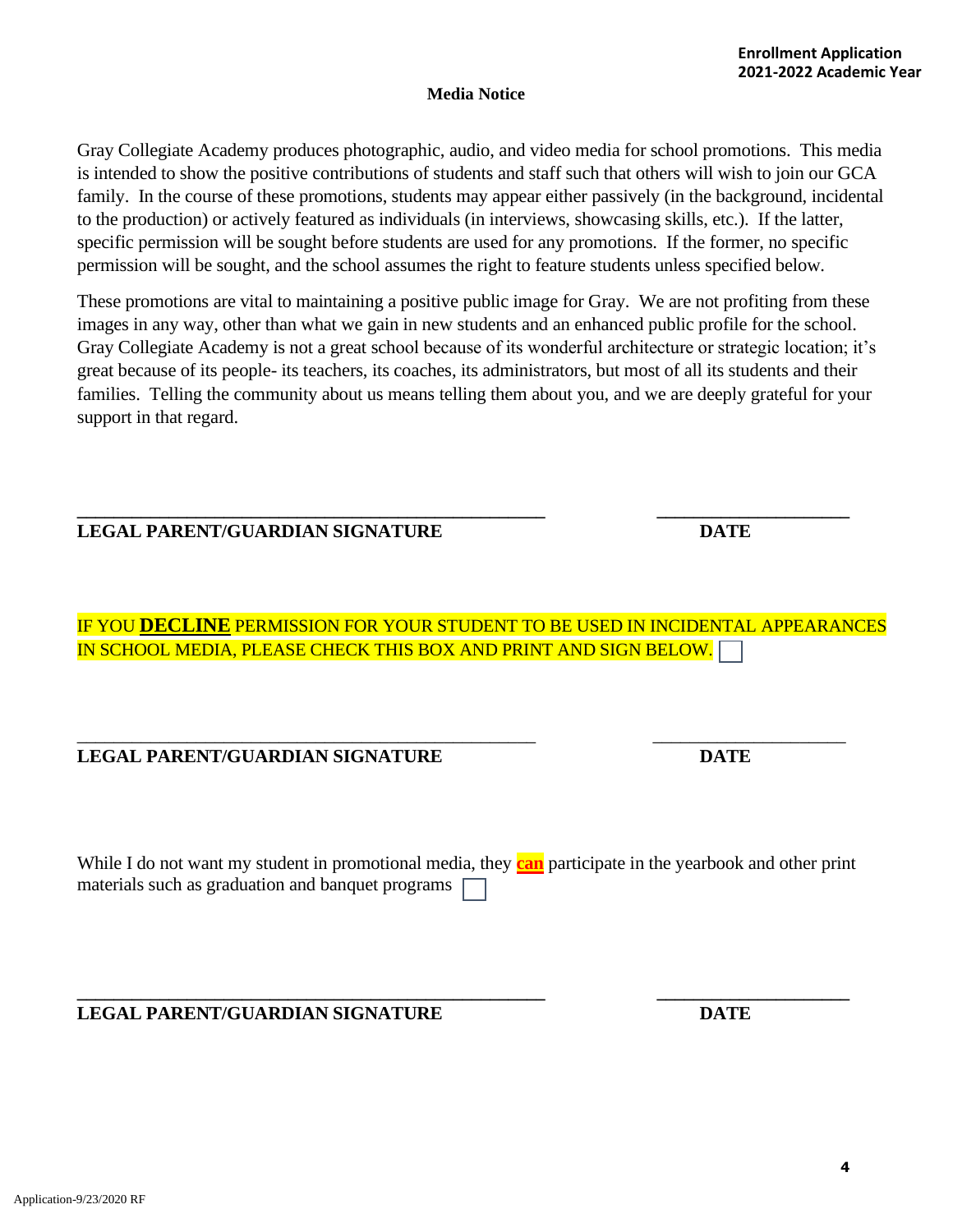# **All students must have this form filled out in grades 8 th – 12 th . This includes all dual enrollment and non-dual enrollment students.**

# **Minimum Requirements for Enrollment in Dual Enrollment Courses:**

- 1. Grade Point Average of 3.0 or higher
- 2. Principal Recommendation
- 3. Must have completed **2 years of English and 2 years of Math** (ex. English 1 and English 2 & Algebra 1 and Geometry/Algebra 2)

By signing below, I (\_\_\_\_\_\_\_\_\_\_\_\_\_\_\_\_\_\_\_\_\_\_\_\_\_\_\_\_\_\_\_\_\_\_) understand my child will be required to **(Please Print Parent/Guardian Name)**

complete any course he/she is enrolled in past the drop/add date. I also understand

\_\_\_\_\_\_\_\_\_\_\_\_\_\_\_\_\_\_\_\_\_\_\_\_\_\_\_must be enrolled in a **MINIMUM** of two courses per semester.

 **(Please Print Student Name)**

 $\_$  , and the set of the set of the set of the set of the set of the set of the set of the set of the set of the set of the set of the set of the set of the set of the set of the set of the set of the set of the set of th Guardian 1 Signature Date

\_\_\_\_\_\_\_\_\_\_\_\_\_\_\_\_\_\_\_\_\_\_\_\_\_\_\_\_\_\_\_\_\_\_\_\_\_ \_\_\_\_\_\_\_\_\_\_\_\_\_\_\_\_\_\_\_\_\_\_\_\_\_ Guardian 2 Signature (if applicable) **Date** 

 $\_$  , and the set of the set of the set of the set of the set of the set of the set of the set of the set of the set of the set of the set of the set of the set of the set of the set of the set of the set of the set of th Student Signature Date and Student Signature Date and Student Signature Date and Date Date and Date Date and D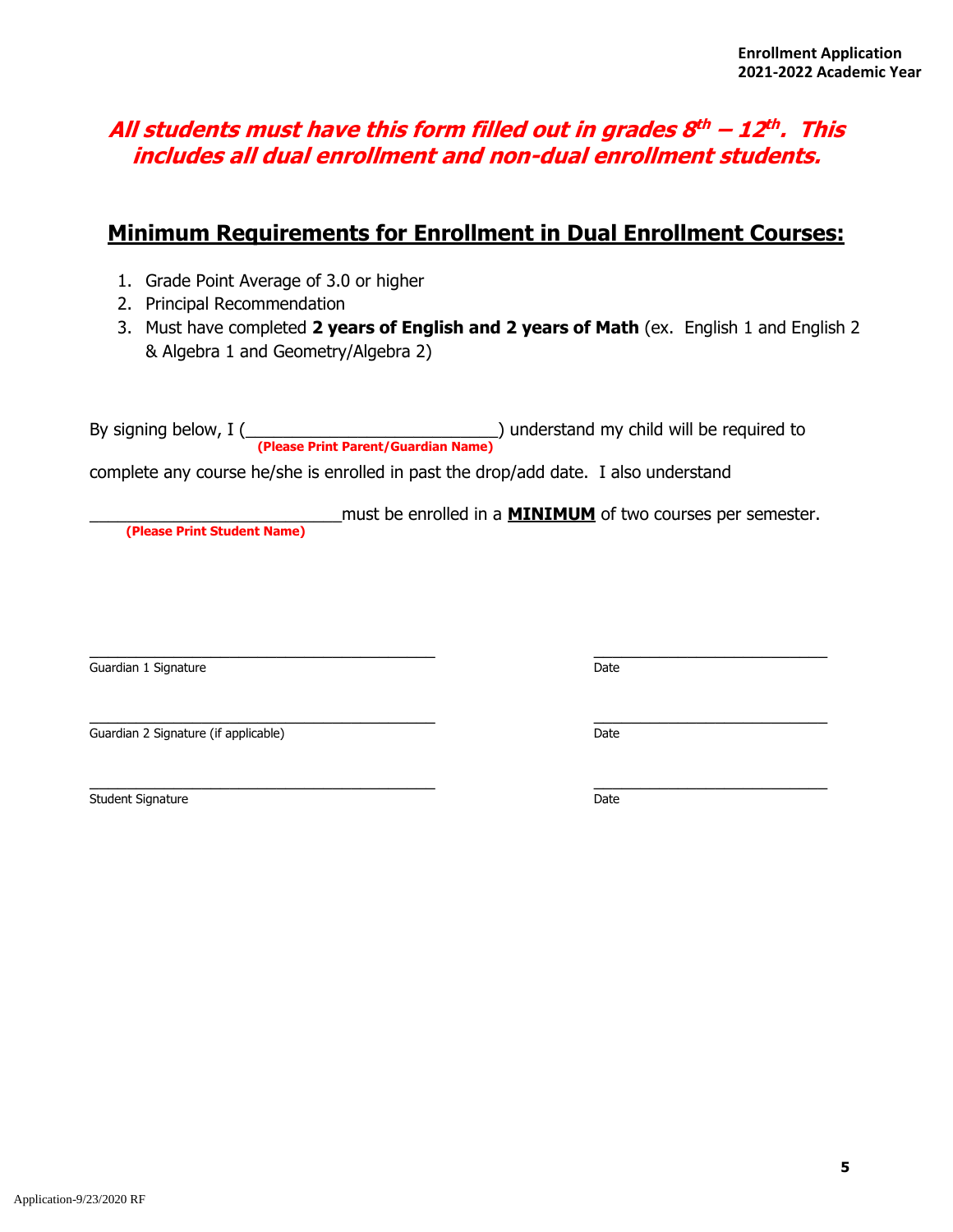

# **Home Language Survey (HLS)**

The Civil Rights Act of 1964, Title VI, Language Minority Compliance Procedures, requires school districts and charter schools to determine the language(s) spoken in each student's home in order to identify their specific language needs. This information is essential in order for schools to provide meaningful instruction for all students as outlined Plyler v. Doe, 457 U.S. 202 (1982).

The purpose of this survey is to determine the primary or home language of the student. The HLS must be given to all students enrolled in the school district / charter school. The HLS is administered one time, upon initial enrollment in South Carolina, and remains in the student's permanent record.

Please note that the answers to the survey below are student-specific. If a language other than English is recorded for ANY of the survey questions below, the W-APT will be administered to determine whether or not the student will qualify for additional English language development support.

## **Please answer the following questions regarding the language spoken by the student:**

| 1. What is the native language of the student?                         |                        |  |  |  |  |  |
|------------------------------------------------------------------------|------------------------|--|--|--|--|--|
| 2. What language(s) is spoken most often by the <b>student</b> ?       |                        |  |  |  |  |  |
| 3. What language(s) is spoken by the <b>student</b> in the home?       |                        |  |  |  |  |  |
| 4. In what language do you wish to have communication from the school? |                        |  |  |  |  |  |
|                                                                        | Grade: $\qquad \qquad$ |  |  |  |  |  |
| Parent/Guardian Name:                                                  |                        |  |  |  |  |  |
| <b>Parent/Guardian Signature:</b>                                      | Date:                  |  |  |  |  |  |

By signing here, you certify that responses to the three questions above are specific to your student. You understand that if a language other than English has been identified, your student will be tested to determine if they qualify for English language development services, to help them become fluent in English. If entered the English language development program, your student will be entitled to services as an English learner and will be tested annually to determine their English language proficiency.

# **For School Use Only:**

School personnel who administered and explained the HLS and the placement of a student into an English language development program if a language other than English was indicated:

Name: The contract of the contract of the contract of the contract of the contract of the contract of the contract of the contract of the contract of the contract of the contract of the contract of the contract of the cont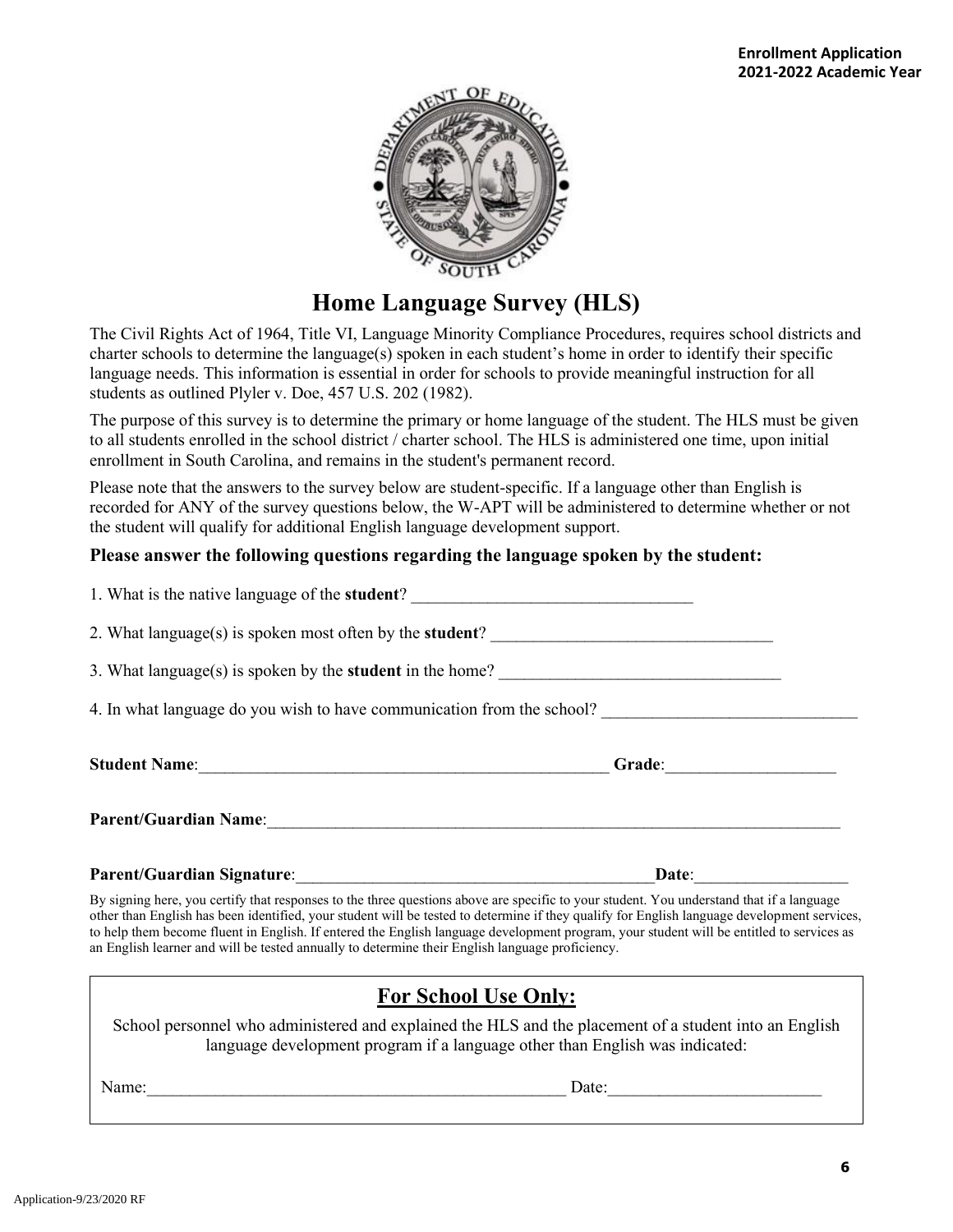# 2021-2022 Alternate Household Income Form

**(If student qualifies, another form will be filled out in April, but proof of income will not need to be provided unless expired).**

Check below if one or both statements apply:

*My family does not qualify for Free or Reduced Lunch Status*  $\vert \cdot \vert$   $\in$  Check here if **applicable and go to back page to complete highlighted area on page 2**

# *I understand this form must be offered to all families who attend Gray Collegiate*

*Academy. I decline to fill this form out.*  $\Box$   $\in$  Check here if applicable and go to back page to complete **highlighted area on page 2**

**Please fill out the highlighted section on the next page with signature and address information even if you do not qualify. All families must be given the opportunity to complete the form or decline.**

In order to determine eligibility to receive additional benefits for your child (like a fee waiver or access to special income-based programs) for your child(ren) at the school level, please complete a household income form. Return form to: *Gray Collegiate Academy*

### *IMPORTANT NOTES: The submission of this form has no impact on receiving school meals.*

| Report income for ALL Household Members.                           | Child Income |        |        | How   |         |
|--------------------------------------------------------------------|--------------|--------|--------|-------|---------|
| often?                                                             |              |        |        |       |         |
| A. Child Income                                                    |              |        |        |       |         |
| Sometimes children in the household earn or                        |              | Weekly | Bi-    | 2x    | Monthly |
| receive income.                                                    |              |        | Weekly | Month |         |
| (Please include the TOTAL income received by all Household members |              |        |        |       |         |
| listed in STEP D here.)                                            |              |        |        |       |         |

#### **B. All Adult Household Members (including yourself)**

List all Household Members NOT listed in STEP D (including yourself) even if they do not receive income. For each Household Member listed, if they do receive income, report total gross income (before taxes) for each source in whole dollars (no cents) only. If they do not receive income from any source, write '0'. If you enter '0' or leave any fields blank, you are certifying (promising) that there is no income to report.

|                                                            |                       | How often?                                     |         |                                  |                |        | How often?              |         |                              |                 |        | How often? |             |         |
|------------------------------------------------------------|-----------------------|------------------------------------------------|---------|----------------------------------|----------------|--------|-------------------------|---------|------------------------------|-----------------|--------|------------|-------------|---------|
| Name of <b>ADULT</b> Household<br>Members (First and Last) | Earnings from<br>Work | Month<br>eekly<br>님<br>∑∑.<br>W<br>B<br>$\sim$ | Monthly | Public<br>Assistance/<br>Alimony | Child Support/ | Weekly | $2x$ Month<br>Bi-Weekly | Monthly | ment/<br>All Other<br>Income | Pensions/Retire | Weekly | Bi-Weekly  | Month<br>2x | Monthly |
|                                                            | \$                    |                                                |         | \$                               |                |        |                         |         | \$                           |                 |        |            |             |         |
|                                                            | \$                    |                                                |         | \$                               |                |        |                         |         | \$                           |                 |        |            |             |         |
|                                                            | \$                    |                                                |         | \$                               |                |        |                         |         | \$                           |                 |        |            |             |         |
|                                                            | \$                    |                                                |         | \$                               |                |        |                         |         | \$                           |                 |        |            |             |         |
|                                                            | \$                    |                                                |         | \$                               |                |        |                         |         | \$                           |                 |        |            |             |         |
|                                                            |                       |                                                |         |                                  |                |        |                         |         |                              |                 |        |            |             |         |

| <b>Total Household</b><br>Members (Children<br>Adults<br>and | $\mathbf{v}$<br>$\lambda$ | $\mathbf{v}$<br>$\overline{\phantom{a}}$ | $\mathbf{v}$<br>$\overline{1}$ | $\sim$ | $\mathbf{v}$<br>$\Lambda$ | $\mathbf{v}$<br>$\overline{\phantom{a}}$ | $\sim$ |  |  |  |  | Check if<br>no |  |
|--------------------------------------------------------------|---------------------------|------------------------------------------|--------------------------------|--------|---------------------------|------------------------------------------|--------|--|--|--|--|----------------|--|
|--------------------------------------------------------------|---------------------------|------------------------------------------|--------------------------------|--------|---------------------------|------------------------------------------|--------|--|--|--|--|----------------|--|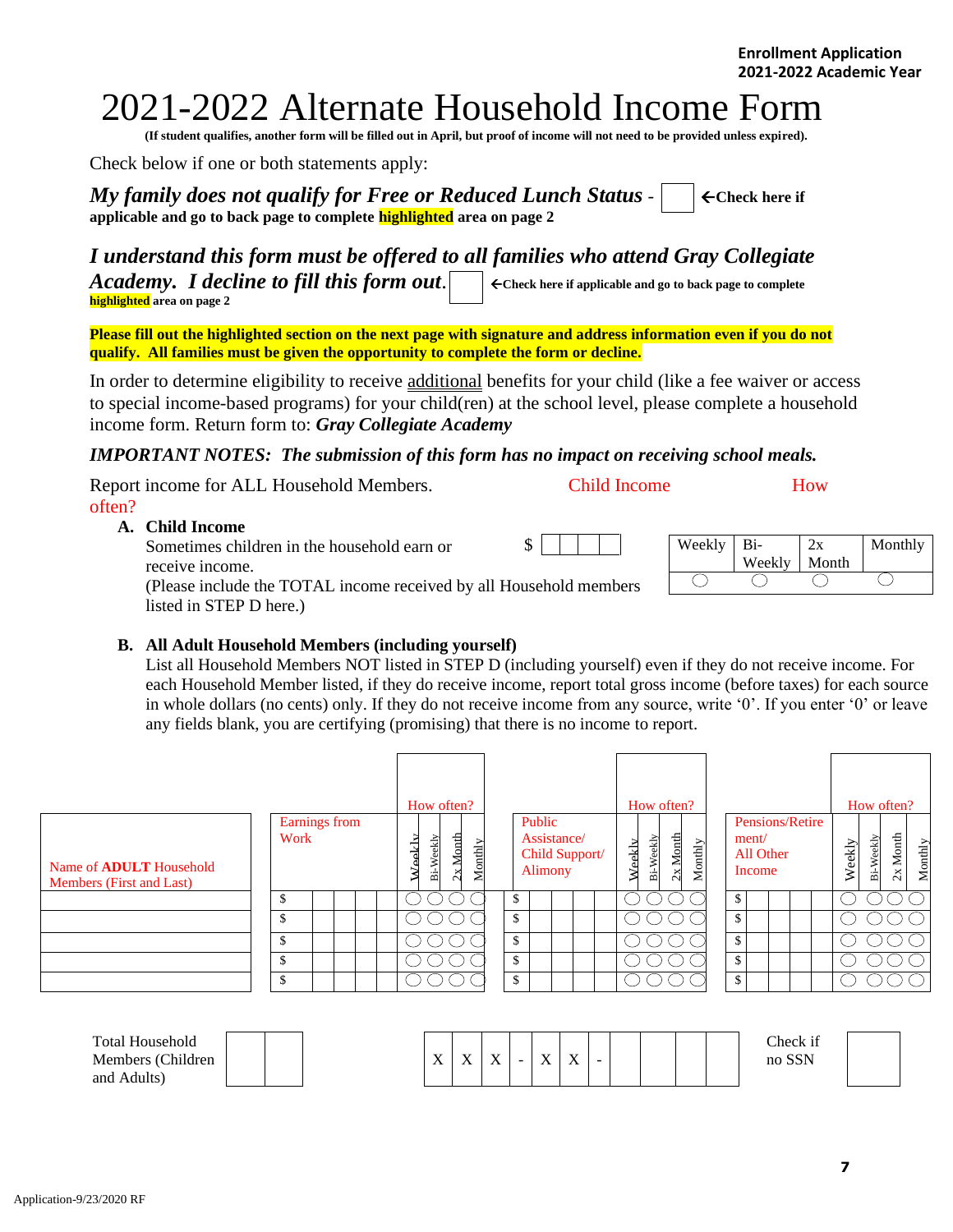# **C. Do any Household Members (including you) currently participate in one or more of the following assistance programs:** SNAP, TANF, or FDPIR?

 $\Box$  NO  $\Box$  YES If yes, write case number here:  $\Box$ 

**D.** List all students in the household. If any student you are applying for: receives SNAP, TANF, and/or Medicaid benefits; is a foster child; is a homeless, migrant, runaway child; or attends Head Start, **check the** appropriate box.

| <b>Student's First Name</b> | <b>Student's Last Name</b> | Grade<br>Level | <b>School Child</b><br><b>Attends</b> | SNAP/TA<br>NF<br><b>Benefits</b> | Medicaid<br><b>Benefits</b> | Foster | <b>Homeless</b><br>Migrant,<br>Runaway | Head<br><b>Start</b> |
|-----------------------------|----------------------------|----------------|---------------------------------------|----------------------------------|-----------------------------|--------|----------------------------------------|----------------------|
|                             |                            |                |                                       |                                  |                             |        |                                        |                      |
|                             |                            |                |                                       |                                  |                             |        |                                        |                      |
|                             |                            |                |                                       |                                  |                             |        |                                        |                      |
|                             |                            |                |                                       |                                  |                             |        |                                        |                      |
|                             |                            |                |                                       |                                  |                             |        |                                        |                      |

## **Please sign to certify that all of the above information is accurate:**

"I certify (promise) that all information on this application is true and that all income is reported."

|                                                                |                     | Printed name of Adult Household Member Completing Form                                                                                                                                                                                                         |             | Signature             |  |                              |  |  |
|----------------------------------------------------------------|---------------------|----------------------------------------------------------------------------------------------------------------------------------------------------------------------------------------------------------------------------------------------------------------|-------------|-----------------------|--|------------------------------|--|--|
|                                                                |                     | <b>Street Address (if available), Apt #</b>                                                                                                                                                                                                                    | <b>City</b> | <b>State</b>          |  | <b>Zip Code</b> Phone Number |  |  |
|                                                                |                     | PARENT/GUARDIAN CHECKLIST<br>Have you included all of your children as household members? Are all adults included?<br>Is all income recorded in Step B?<br>Did you list a SNAP, TANF, and/or Medicaid case number, if applicable?<br>Have you signed the form? |             |                       |  |                              |  |  |
| <b>DO NOT FILL OUT THIS PART. THIS IS FOR SCHOOL USE ONLY.</b> |                     |                                                                                                                                                                                                                                                                |             |                       |  |                              |  |  |
|                                                                | <b>Total Income</b> | Annual Income Conversion: Weekly x 52, Every 2 Weeks x 26, Twice a Month x 24 Monthly x 12<br>How often?                                                                                                                                                       |             | <b>Household Size</b> |  | <b>Eligibility</b>           |  |  |

|                                                                                                                         | Weekly | Bi-<br>Weekly | 2x Month | Monthly |             | Free | Reduced | Full Pay |
|-------------------------------------------------------------------------------------------------------------------------|--------|---------------|----------|---------|-------------|------|---------|----------|
|                                                                                                                         |        |               |          |         |             |      |         |          |
| I have reviewed the above and have concluded that it is properly and completely filled out to the best of my knowledge. |        |               |          |         |             |      |         |          |
| Signature (of school or district staff):                                                                                |        |               |          |         | Print Name: |      |         | Date:    |